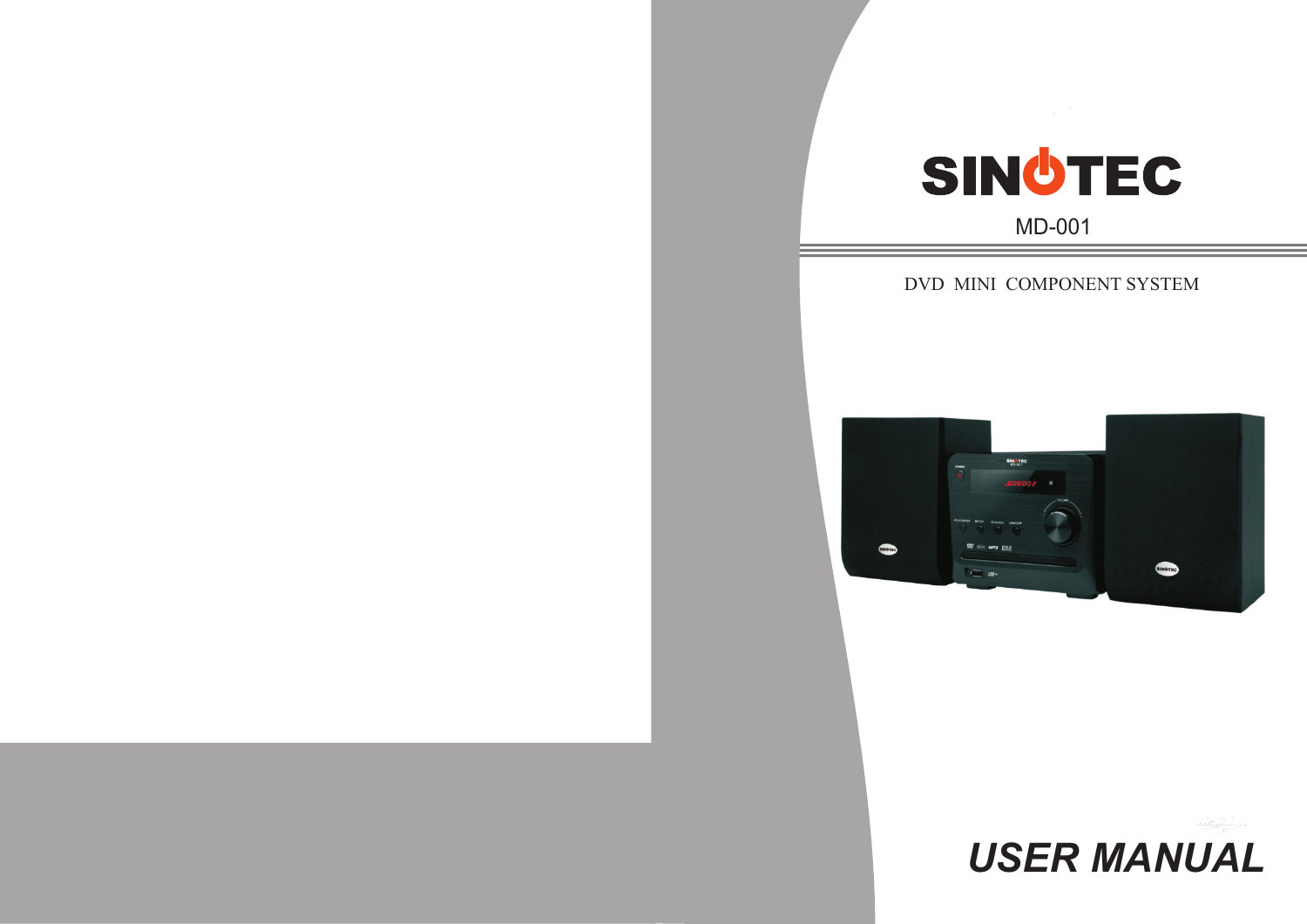#### **Thanks**

#### Dear Customer,

May we take this opportunity to thank you for purchasing this unit. We strongly recommend that you read this User Manual carefully before attempting to operate the unit and that you note the listed precautions.

- 1. Ensure a minimum distance of 5cm around the apparatus for sufficient ventilation.
- 2.The ventilation should not be impeded by covering the ventilation opening with items, such as newspapers, table-clothes, curtains, etc.
- 3. No naked flame sources, such as lit candles should not be placed on the apparatus.
- 4. Where the mains plug is used as the disconnect device, the disconnect device shall remain readily operable.
- 5. The apparatus should not be exposed to dripping or splashing and that no objects filled with liquids, such as vases, should be placed on the apparatus.
- 6. The batteries should not be exposed to excessive heat such as sunshine, fire or the like.
- 7. The mains plug is used as the disconnect device, the disconnect device shall remain readily operable.
- 8.  $\Box$  This equipment is a Class II or double insulated electrical appliance. It has been designed in such a way that it does not require a safety connection to electrical earth.



This lightning flash with arrowhead symbol within an equilateral triangle is intended to alert the user of the presence of non-insulated "dangerous voltage" within the product's enclosure that may be of sufficient magnitude to constitute a risk of electric shock.

Warning: To reduce the risk of electric shock, do not remove the cover (or back) as there are no user-serviceable parts inside. Refer servicing to qualified personnel.

The exclamation point within an equilateral triangle is intended to alert the user to the presence of important operating and maintenance in the literature accompanying the appliance.

# **FOREWORD TROUBLE SHOOTING**

For your convenience, we have listed some methods to solve common problems you may encounter when using this system. If the problem is not solved please contact the nearest service center.

| Fault type                                                                            | Possible Cause                                                          | Possible Solution                                               |  |
|---------------------------------------------------------------------------------------|-------------------------------------------------------------------------|-----------------------------------------------------------------|--|
| Power supply does<br>Power plug is not fully inserted<br>into the sockets<br>not work |                                                                         | Fully insert the power plug<br>into the socket                  |  |
|                                                                                       | The batteries are exhausted                                             | Replace them with new ones                                      |  |
| Remote does not work                                                                  | The remote control unit is not<br>directed at the remote control sensor | Please aim at the remote<br>control correctly                   |  |
|                                                                                       | The unit is not connected properly                                      | Reconnect the system<br>according to the illustration           |  |
| No image on the TV<br>screen                                                          | TV is not set in the video mode                                         | Set the TV in video mode                                        |  |
|                                                                                       | The scanning mode does not<br>match to the TV scanning<br>mode          | Reset the scanning mode                                         |  |
|                                                                                       | No disc                                                                 | Insert a disc                                                   |  |
| Play is unavailable                                                                   | Inversed placement of disc                                              | Replace the disc with the picture<br>upward                     |  |
|                                                                                       | Disc is not compatible<br>for this device                               | Use a compatible disc                                           |  |
| No sound from speakers                                                                | Audio wire is not connected<br>correctly                                | Connect the audio wire correctly                                |  |
|                                                                                       | Wrong operation with amplifier                                          | Operating the amplifier<br>referring to the illustration        |  |
|                                                                                       | Disc is not clean                                                       | Replace with a clean one or clean<br>the disc with a soft cloth |  |
| Discontinuous sound<br>or distorted pictures                                          | Disc is scratched                                                       | Replace with a new one                                          |  |
|                                                                                       | Disc is distorted                                                       |                                                                 |  |
| Invalid display on the<br>Operation incorrect<br>screen                               |                                                                         | Please refer to the user manual                                 |  |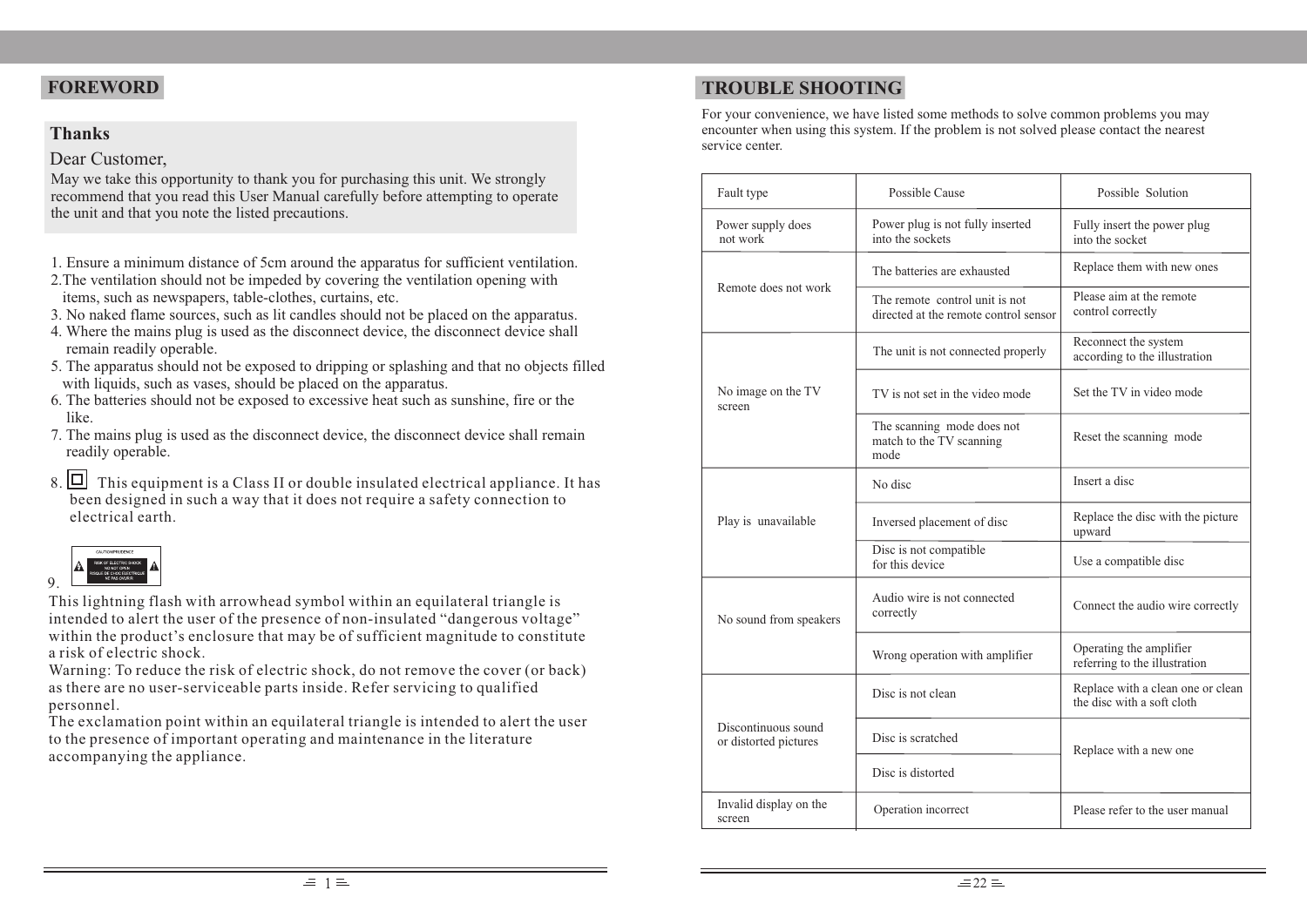## **SPECIFICATION**

| Disc type                     | DVD.<br><b>DVCD</b><br><b>VCD</b><br><b>SVCD</b><br>CD<br>$CD-R$<br>MP3<br>MPEG4 |
|-------------------------------|----------------------------------------------------------------------------------|
| Video format                  | MPEG2 for DVD, and MPEG1 for VCD                                                 |
| Audio format                  | MPEG1, MPEG2, STEREO                                                             |
| Signal output                 | Video format: NTSC, PAL, AUTO<br>Video output: 1.0Vp-p                           |
| Output joint                  | L/R audio output, Video output,<br>and Coaxial output                            |
| Input joint                   | <b>USB</b>                                                                       |
| Power supply                  | $AC \sim 240V/50Hz$                                                              |
| Max power                     | 20W                                                                              |
| Frequency                     | 20Hz-20KHz +3dB                                                                  |
| S/N ratio for<br>audio signal | $\geq 80dB$<br>Weight A                                                          |
| Operation condition           | Temperature: 5°C~35°C<br>Installation : on the flat horizontal surface           |

## NOTE :

In most cases, for the DVD player to work correctly it depends on the disc you are trying to play. Some features listed in the instruction manual may not work properly due to disc problems.

## **CONTENT**

# **ACCESSORIES**

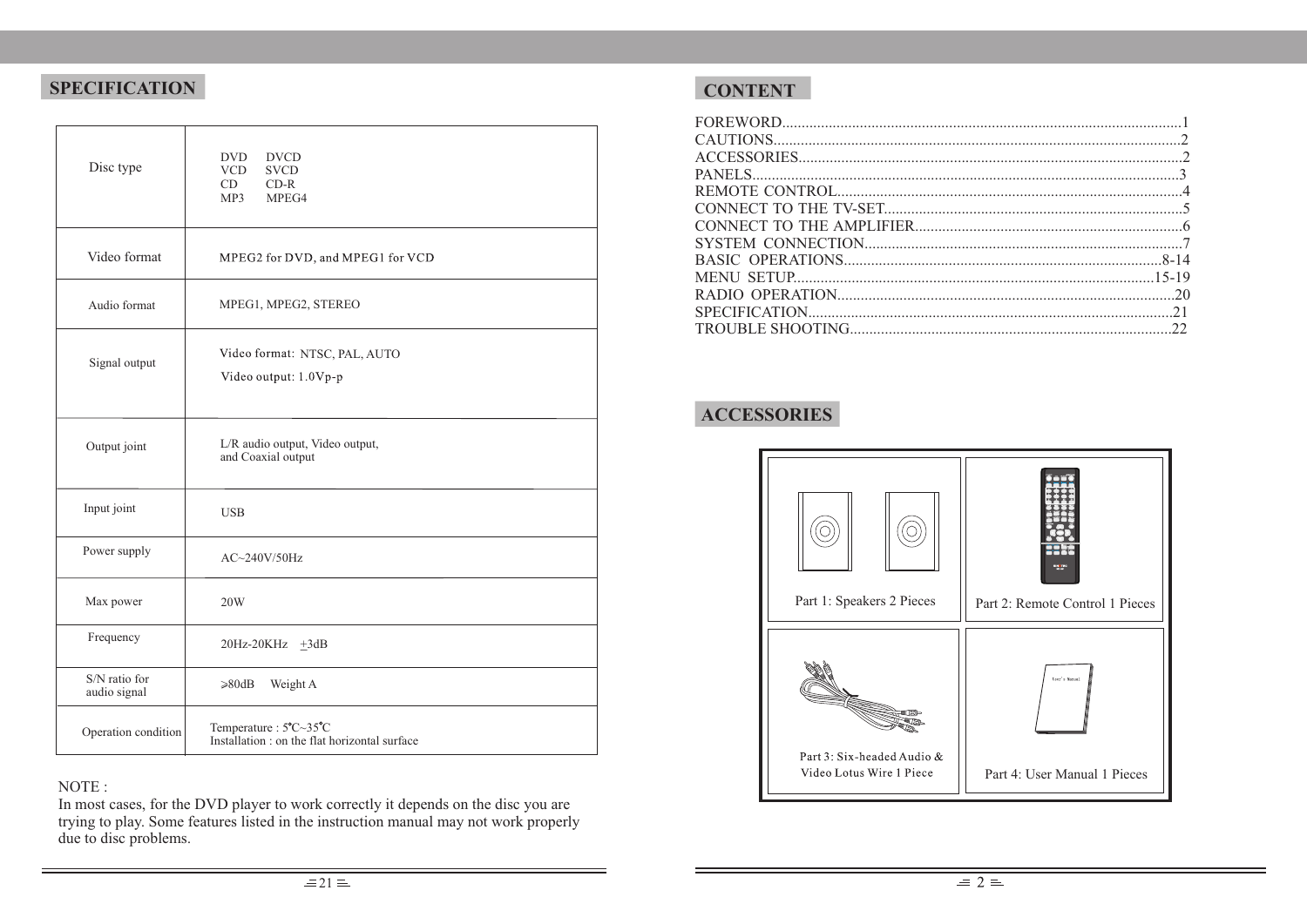## **PANELS**





| 1. DISPLAY SCREEN   |
|---------------------|
| 2. STANDBY          |
| 3. SOURCE           |
| 4. STOP             |
| 5. PLAY/ENTER       |
| <b>6. DISC TRAY</b> |
| 7. USB PORT         |
| 8. VOLUME+/-        |
| 9. OPEN/CLOSE       |
|                     |

10. L/R AUDIO OUTPUT 11. COAXIAL OUTPUT 12. FM ANTENNA INTERFACE 13. VIDEO OUTPUT 14. L/R SPEAKERS 15. POWER SUPPLY INPUT

## **RADIO OPERATION**

1. Enter FM Function

 In the turn-on or playing status, press the FM button on the remote control to enter FM mode.

- 2. Select Bands
- 1) Directly input frequency: press the T/F button on the remote control, then input the frequency that you want. The range of FM frequency is from 87.50MHz to 108.00 Mhz.
- 2) Select the band by pressing Tune- or Tune+ button: press this button to adjust the frequency up or down a step. The step of FM is 0.05 MHz.
- 3) Select saved stations by pressing a number buttons. For example: press 10+ button twice, 5 button once, you may select the 25th saved station. Press the CH- or CH+ button to switch the previous or next band.
- 4) Automatically search bands: press the SEARCH button, this system starts searching bands from low to high frequency automatically. The searched bands are saved automatically. Press this button again to stop searching.
- 3. Save Bands

 Press the SAVE button to save the current frequency of band. For example: if you want to save 99.30 MHz in 28th cell, press 10+ button twice and 8 button once, press T/F button to input 9 9 3 0, then press the SAVE button.

#### 4. Soundtrack Selection

 To select Mono or Stereo while in FM mode, press MO/ST button. When you select stereo, the display shows a stereo signal. If the signal is not strong enough, you cannot select Stereo.

5. Exit FM mode

Press the DVD button to exit FM status and switch to other modes.

(NOTE: you may adjust the best radio effect by adjusting the FM antenna.)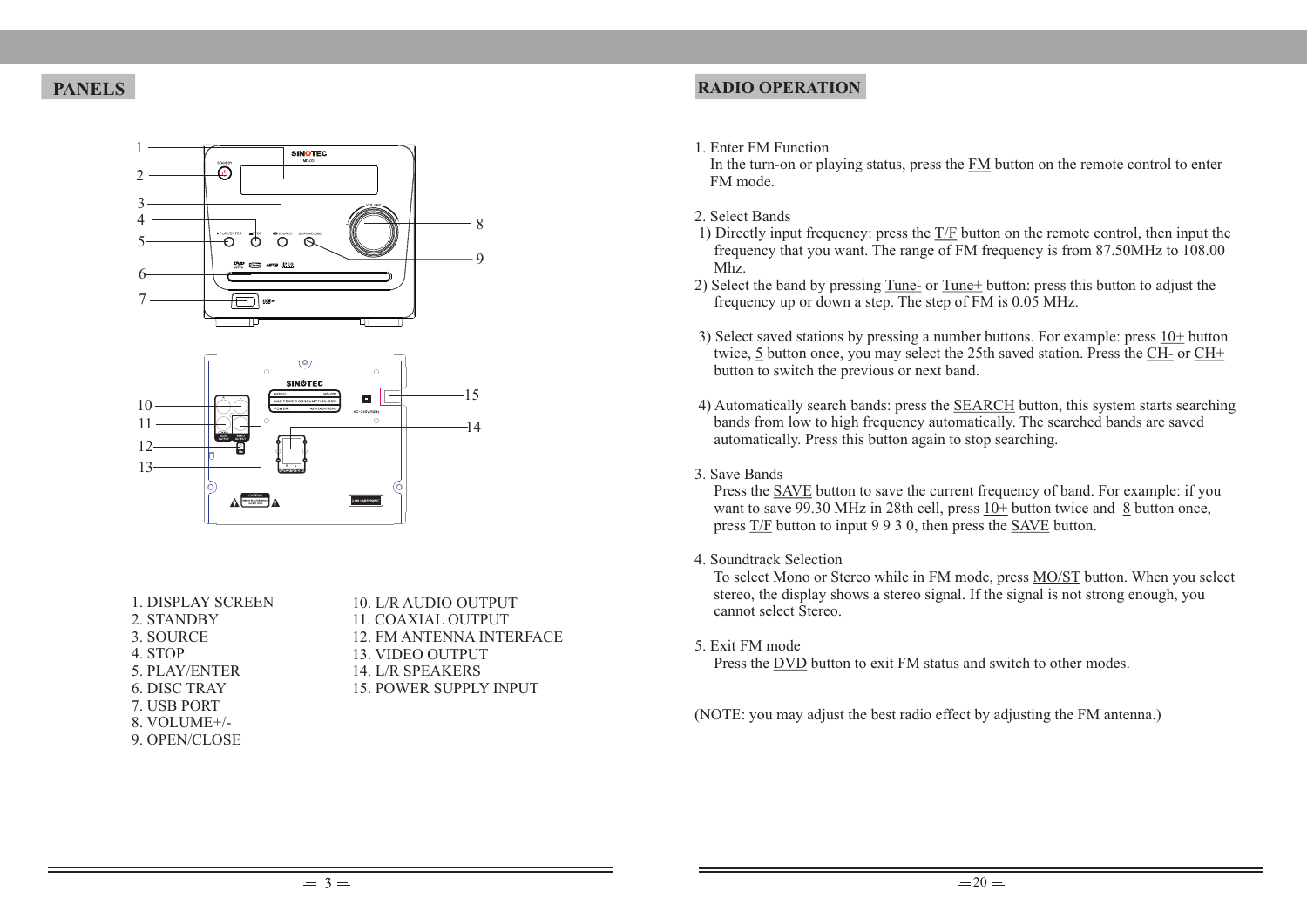#### **Preference Setup Page**



1. Parental (This setup page is available while in "Eject" or "No disc" status)

This unit has 8 different age rating that can be selected. Move the cursor to select one of them, then press "Play/Enter" button on the remote control to enter. You are reminded to input the password.

#### 2. Password

The original password of this unit is "1389" and you can change it to a new one.

# **MENU SETUP REMOTE CONTROL**

#### NOTE:

- 1. Turn on the player, insert the batteries into the remote control, and direct the remote control at the remote sensor on the front panel.
- 2. The distance of remote control should not exceed 7 metres, or else, it will be invalid.
- 3. If the remote control sensor or IR-radiator is closed, the remote control will not operate or there will be an interference.
- 4. Interference from the high tension appliances, generating high frequency signal can strongly influence the operation of remote control.

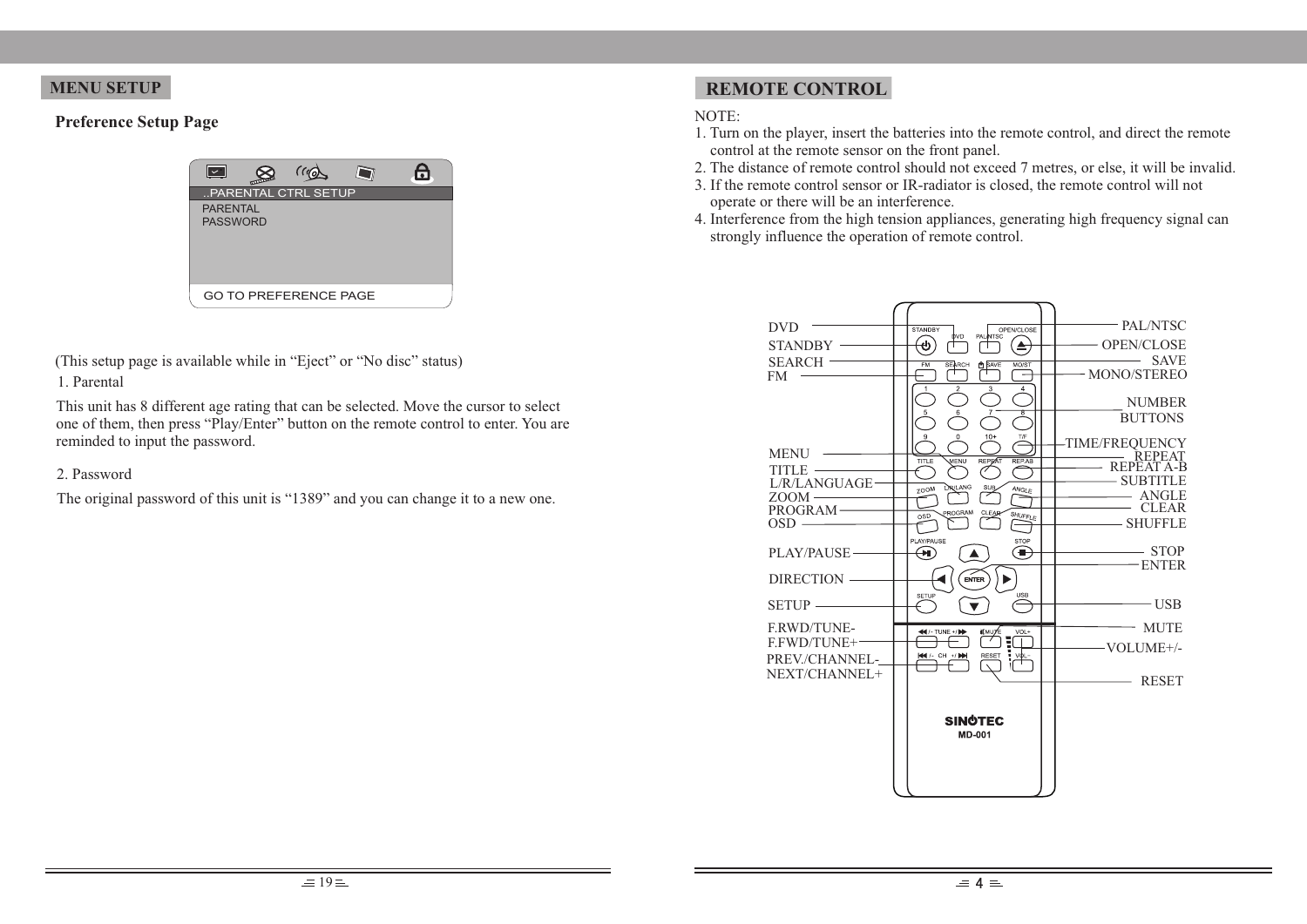## **CONNECT TO AMPLIFIER**

#### Digital audio output setting

Connect coaxial output of the player to the corresponding inputs of the amplifier. When a disc is in play or stop mode, press the SETUP button on the remote control to open the DVD MENUsetup. Use direction buttons to move to the audio setup page. Move the cursor to DIGITAL AUDIO SETUP, select the digital output and set SPDIF/ RAW or SPDIF/PCM. Then press the ENTER button to save the selected value. To exit the setup menu, press the SETUP button again.





## **MENU SETUP**

## **4.General Setup**



#### 1. Angle Mark

When the disc has multi-angle pictures, setting the Angle Mark displays a multi-angle mark on the screen. This option has two settings: ON: Display multi-angle mark OFF: Multi-angle mark is not displayed

#### 2.Close Caption

When playing a DVD, set this option to OFF to close the caption, choose the ON option to open the caption.

3. Screen Saver To set screen saver on or off.

#### 4. Last Memory

When the option is set to "ON", the system remembers the played discs contents. The disc content is not remembered when the "OFF" option is selected. Note: It is only available for VCD/DVD disc.

5. Version (Software Version)

This option is used to display the model of this unit.

#### 6. Default

While in "EJECT" or "NO DISC" status, this option is chosen to reset the DVD player`s original setup.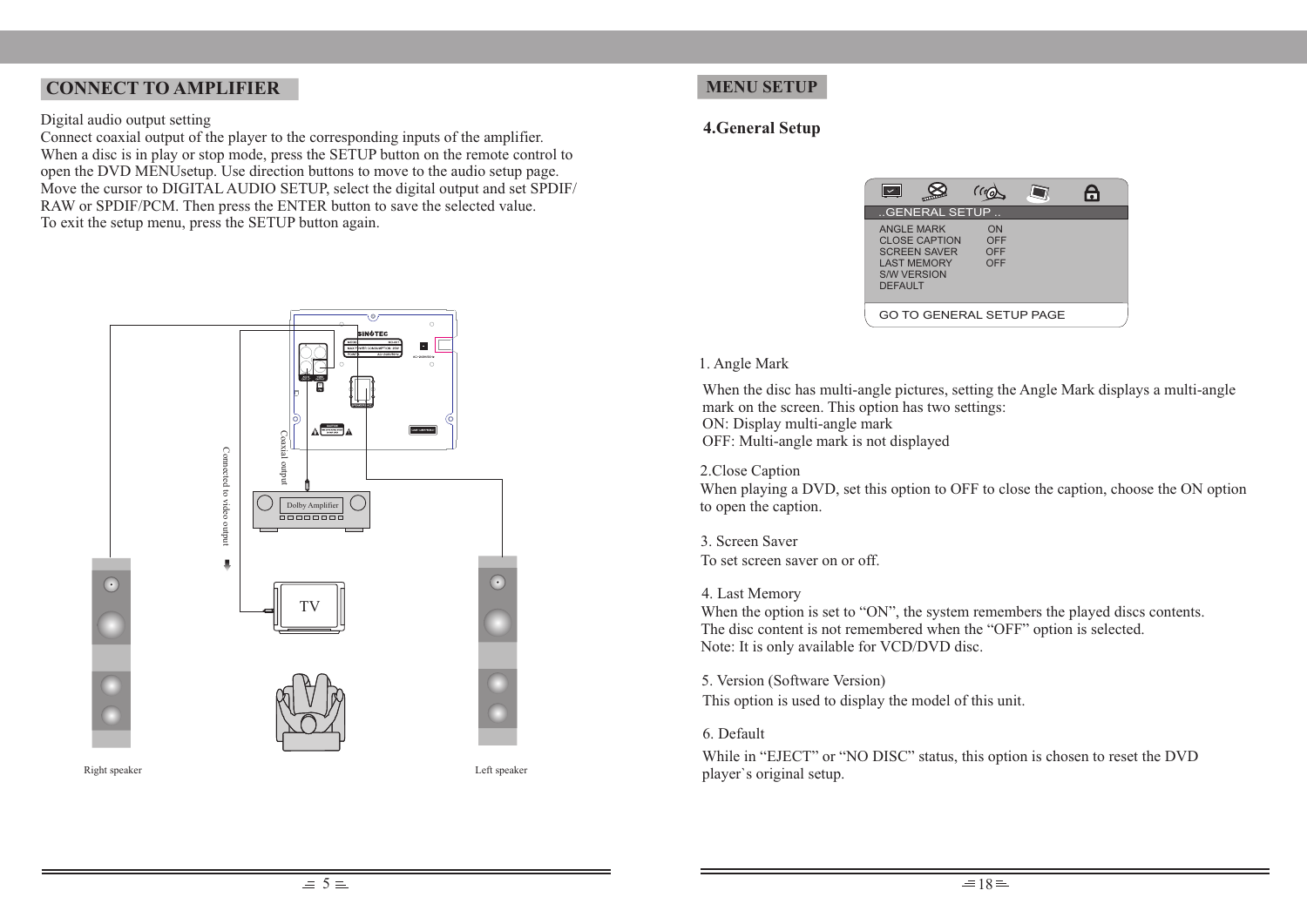#### **MENU SETUP**

**3. Audio Setup Page**



- 1. Analog Audio Setup
- a) Downmix

 LT/RT: audio output from Left and Right channel Stereo: stereo audio output

b) Dual Mono

 This option is used to set the mode of audio output, including L-Mono, R-Mono, Mix-Mono and Stereo.

c) Dynamic

 This option is used when Line output is selected for the compression mode. Linear compression ratio is adjusted to acquire different compression effects.

- 2. Digital Audio
- a)Digital Output

 When playing the audio or MPEG discs, coaxial terminal will be output in SPDIF/ RAW format. Meanwhile the connected amplifier must be able to decode the DIGITAL or MPEG format.

 SPDIF/PCM may be selected when the player is connected to a 2CH digital stereo amplifier.

b) LPCM Output

 LPCM (linear pulse code modulation) is a non-compressed audio digital technology. There are two output modes: 48KHz, 96KHz.

- 3. Equalizer
- 1) Sound Mode

 This option is used to select the different sound balanced effects, such as OFF, ROCK, POP, LIVE, DANCE, TECHNO, CLASSIC, SOFT.

2) Bass Boost

It is used to adjust the sound effect of Bass boost to ON or OFF.

3) Super Bass

ON: sets the super bass on, and adjusts the super bass effect.

- OFF: sets the super bass off.
- 4) Treble Boost

 ON: sets the treble boost on and adjusts the treble effect. OFF: sets the super treble boost off.

## **CONNECT TO THE TV-SET**

 If your TV-set has an AV input, use the AV cable to connect the player to the TV-set. Afterwards make sure the connection is right; by selecting AV status for your TV-set.



## NOTES:

- 1. Before connecting the player to the TV-set; turn off and unplug both units.
- 2. When a disc is being played, we recommend changing the settings of the player in order to make it compatible with the TV-set.
- 3. You can connect the player to the TV-set in different ways. Choose only one of them as multiple connections negatively influence the source and picture quality.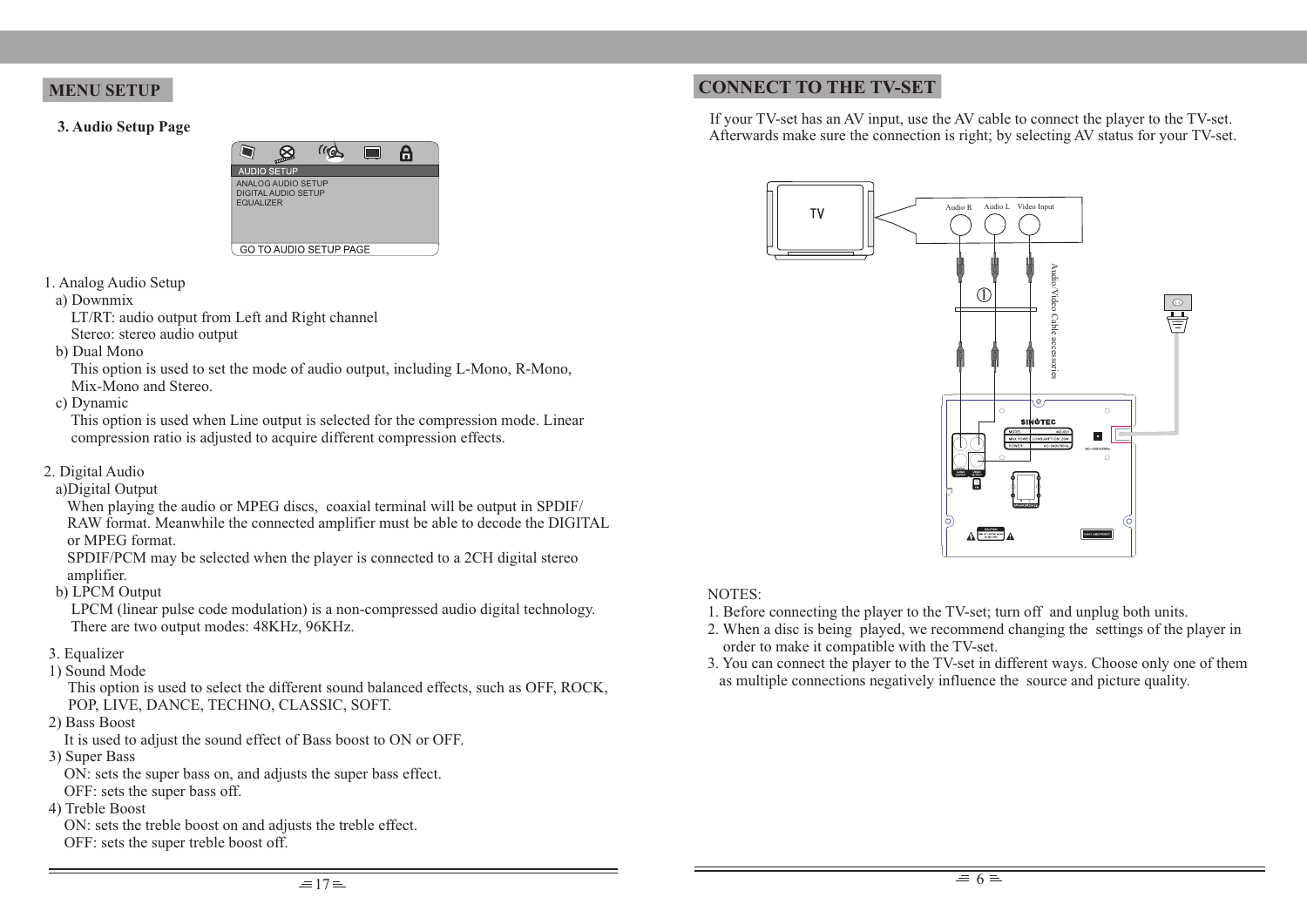## **SYSTEM CONNECTION**

Before connection of acoustic equipment, pay attention to the picture below. Each connection must be safe and firm. Only connect the power cable after you have finished all the connections.



## **MENU SETUP**

#### **2. Video Setup Page**



1. Video Output

This option is used to set the video output mode: CVBS.

- 2. TV Display (4:3PS, 4:3LB,16:9 )
- 1) No matter which format you select, if the screen is a 4:3 display, the image will be displayed in 4:3.
- 2) The DVD screen format can be changed.
- 3) When the screen displays in 4:3 and the display format of the DVD is 16:9, the image will be compressed horizontally.

#### 3. TV Type

This system supports the following formats: PAL, NTSC, AUTO.

#### 4. Color Setting

You can adjust the video output of sharpness, brightness, contrast, gamma, hue, saturation according to your favor.

The adjustable range of sharpness is: High, Medium and Low.

The adjustable range of brightness is:  $\pm/20$  (default is 0).

The adjustable range of contrast is:  $\pm$ /- 16 (default is 0).

The adjustable range of hue and saturation are: +/- 9 (default is 0).

The adjustable range of gamma is: High, Medium, Low and None.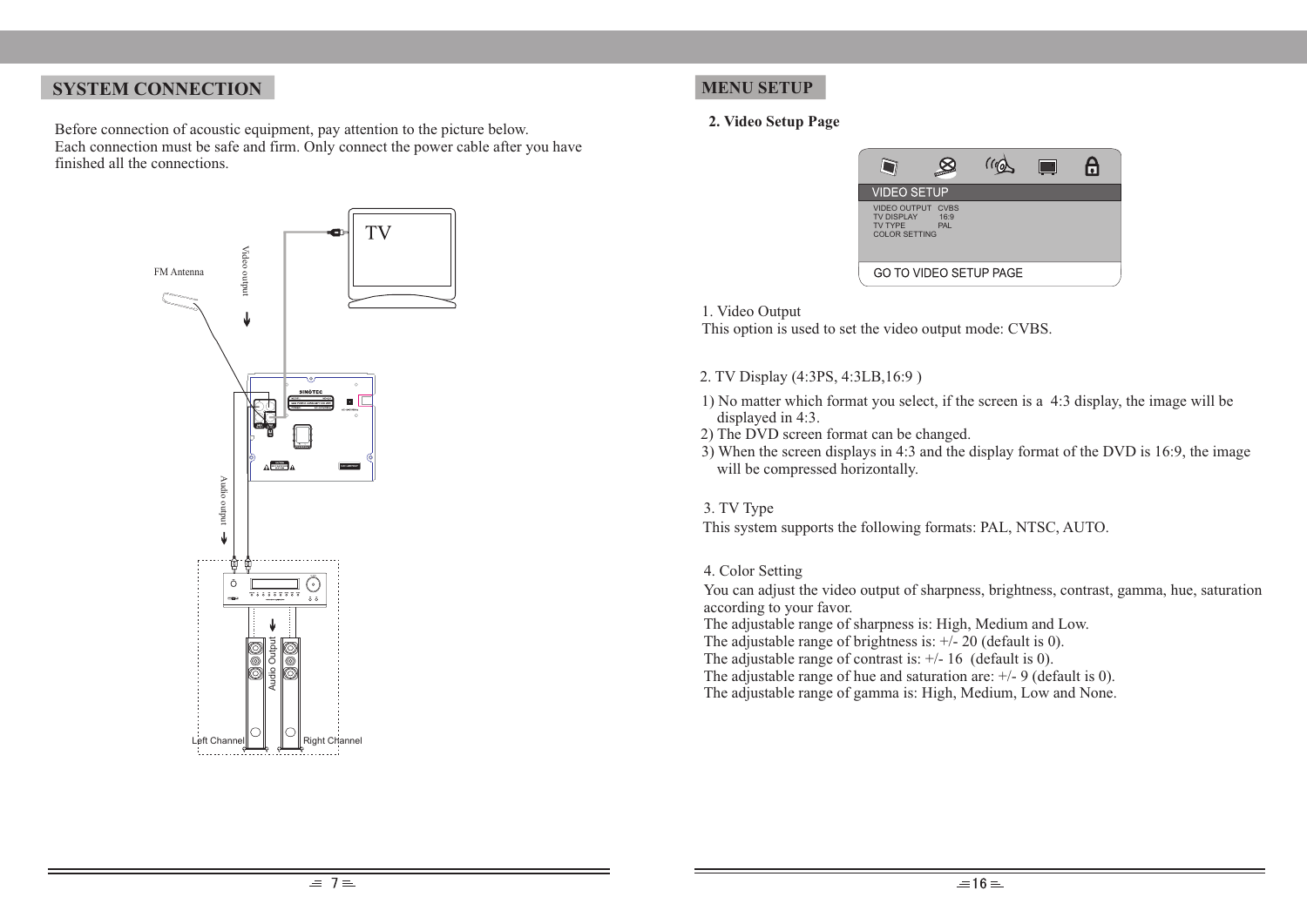Press SETUP button on the remote control to open the menu setup function, the TV screen will display the figure below. Press Left/Right direction buttons to move the cursor to the different setup pages; Also press the direction buttons to move cursor to the item you want, then press ENTER button again to enter the subdirectory.

#### **1. Language Setup Page**

|                                                                            | (11)                                                 |  |  |
|----------------------------------------------------------------------------|------------------------------------------------------|--|--|
| <b>LANGUAGE SETUP</b>                                                      |                                                      |  |  |
| <b>OSD LANGUAGE</b><br><b>AUDIO</b><br><b>SUBTITLE</b><br><b>DISC MENU</b> | <b>ENG</b><br><b>ENG</b><br><b>ENG</b><br><b>FNG</b> |  |  |
| <b>GO TO LANGUAGE SETUP</b>                                                |                                                      |  |  |

#### 1. OSD Language

This option is used to select the language of all the screen displays and setup menus. You can set OSD language to English.

#### 2. Audio (Language)

When playing DVD discs, the player will automatically play the default language of the disc. This unit can play such languages as: English, Spanish, French, German, Thai and Others.

#### 3. Subtitle (Language)

When playing DVD discs, the player will automatically play the default subtitle language of the disc. This unit can play the following languages as: English, Spanish, French, German, Thai and Others. You can select any one as the subtitle language or you can choose to close it.

#### 4. Disc Menu (Language)

This unit has the following menu languages available: English, Spanish, French, German, Thai and Others.

## **MENU SETUP BASIC OPERATIONS**

#### **Preparation**

- 1) Before turning on the unit, check that all the connections are correct and safely inserted in the plug in the corresponding power socket.
- 2) To open the disc tray, press the OPEN/CLOSE button on the remote control or the front panel of the unit. Put the disc on the disc tray and press the OPEN/CLOSE button again. The player will start loading and then playing the disc automatically.

#### **Mute button**

If you press the MUTE button while playing, sound signal will not be heard, but the picture will remain. Press the MUTE button again or the VOL+/- buttons to resume the previous volume level.

#### **Select channel/language**

While a VCD or a CD is playing, press the  $L/R/LANG$ . button to select one of the playing modes: Mono L, Mono R, Mix-mono and Stereo. Press the button once to switch to channel modes.

While a DVD is playing, use the L/R/LANG button to select sound language. (Provided that a DVD- disc supports this function).

#### **State indication**

While playing a disc, press the OSD button and the following information will appear on the display screen:

CD items: single elapsed, single remain, total elapsed, DR(directory remain). VCD items: single elapsed, single remain, total elapsed, DR(directory remain), display off. DVD items: title elapsed, title remain, total elapsed, total remain, display off.

#### **Fast Forward and Rewind**

While playing a disc, press the  $\triangleleft \bullet$  or  $\triangleright \bullet$  button to fast forward and fast rewind. The speed changes in the following way:

 Fast Forward: 2 times faster, 4 times faster, 8 times faster, 16 times faster, 32 times faster, play.

 Fast Rewind: 2 times faster, 4 times faster, 8 times faster, 16 times faster, 32 times faster, play.

#### **Previous and next**

While playing a disc, press the PREV. button to go to the previous song or the NEXT button to go to the next song.

#### **Subtitle**

If a DVD supports subtitle languages, use the **SUB**, button to select one of the several languages: English, Spanish, French, German, Thai and Others.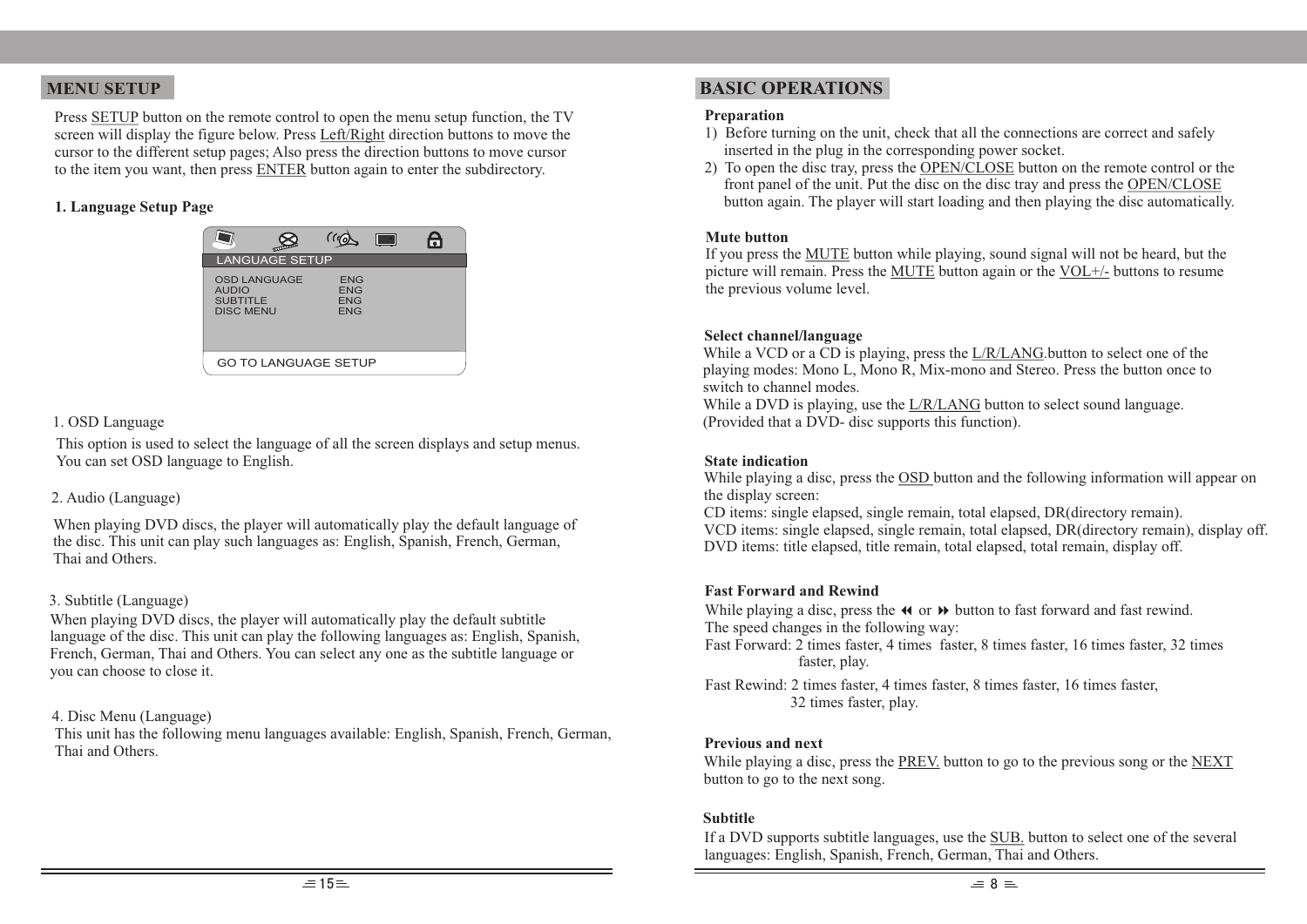## **BASIC OPERATIONS**

#### **Repeat**

While in play mode , press the REPEAT button to set repeat mode.

- 1. For DVD, as you press the REPEAT button, the TV screen will displays: Chapter, Title, All.
- 2. For VCD, CD, CD-R discs, press the REPEAT button, the screen will displays: Track, All.
- 3. For MP3, JPEG and other media files, the screen will displays: Single, Repeat one, Repeat Folder, Repeat off.

## **A-B Repeat**

While in play mode, press the <u>REP. AB</u> button to set the section for repeating.

- 1. Press the REP.AB button once at the beginning of the section (A).
- 2. Press the REP.AB button at the end of the section (B). Section AB will automatically be repeated.
- 3. Press the button again to exit.

### **Standby mode**

To switch the unit to the standby mode, press the STANDBY button on the remote control or on the front panel. Press it again to turn on the unit.

## **Title**

If a DVD contains a directory volume, press the TITLE button to display the list of titles in this disc. Use the direction button to move the cursor or digital buttons to select the items that you want to play.

### **Volume setting**

Press the VOL.<sup>+/-buttons</sup> to turn the volume up or down.

## **Stop**

In play mode, press the STOP button once, the player will stop playing; the stop position will be memorized. Press the ENTER button to continue playing from the stop point.

If you press the STOP button twice, the stop position will not be memorized, press the ENTER button, play will start from the beginning.

### **Play/ Pause**

While playing a disc, press the PLAY/PAUSE button to pause, press the button again or ENTER button to continue the playing.

### **Reset**

In No Disc status, pressing the RESET button will return you to the original setup or the default value.

## **BASIC OPERATIONS**

#### **USB**

It is possible to listen to the Audio and watch Video/JPG files using the USB device of this unit. Before operating, please switch to the DVD mode first.

- 1. Connect the USB device to the unit.
- 2. Press the USB button on the remote control, the player will automatically detect the device. If the device is found, the player will automatically start playing its content or menu of the device.
- 3. Press MENU to display the File browser. Press the direction buttons to select the files you want and press ENTER to start playing.

Note: The method of playback for files which are saved on a media device is the same as it is for other discs. For more information, see BASIC OPERATION.

4. Press DVD, FM button to other modes.

# Note:

- 1) USB-Extension cable should have a max. length of 0.5 m.
- 2) Depending on the amount of data and media speed, it may take longer for the system to read the contents of the media device. In some cases, reading time may be as long as 60 seconds. This is not a malfunction.
- 3) Even when the files are in a supported format, some may not play or display depending on the content.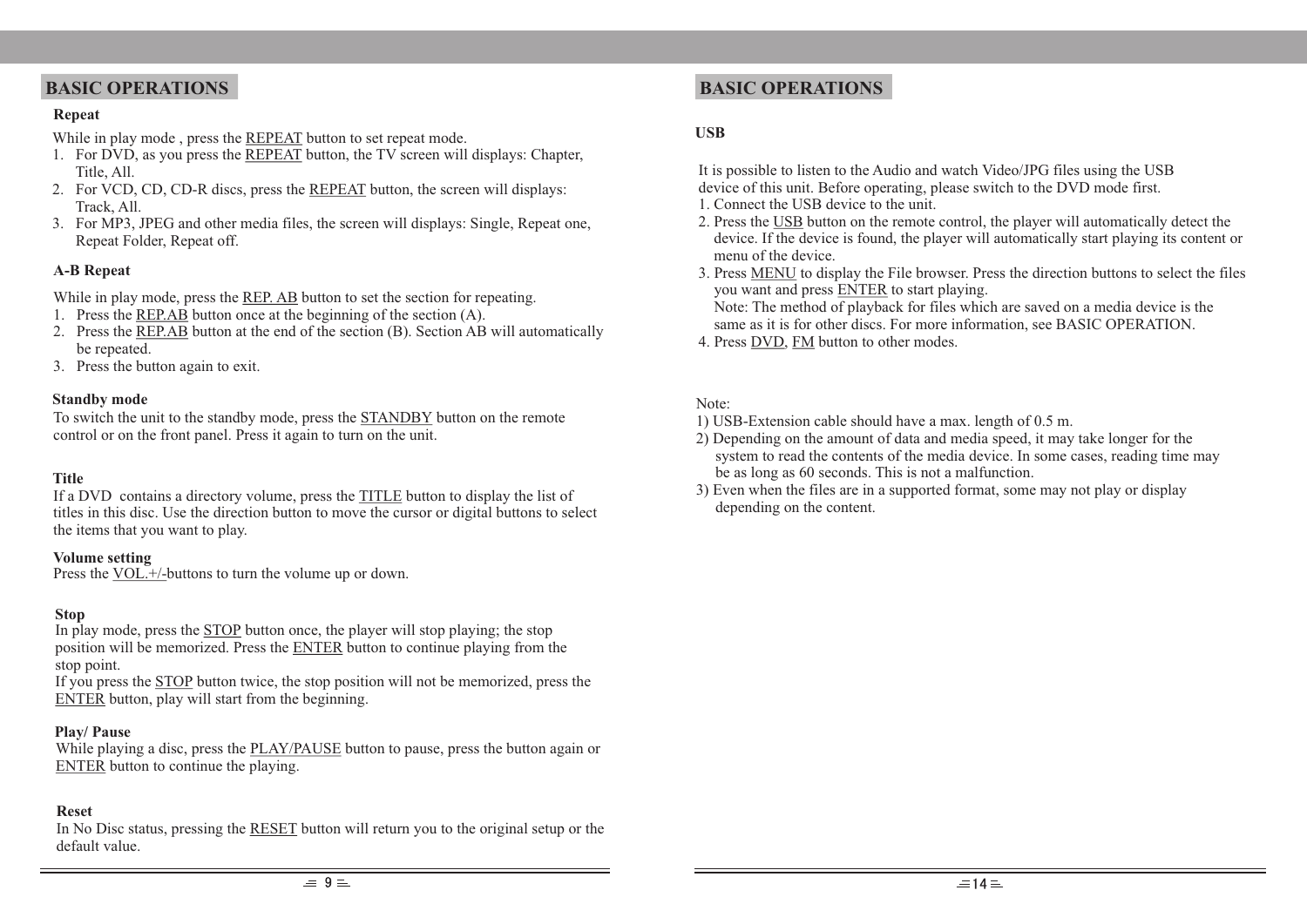## **BASIC OPERATIONS BASIC OPERATIONS**

## **MPEG4/JPEG playback**

1. Put a MPEG4/JPEG-disc in the slot, and close the disc tray.



- 2). Press the direction button  $\rightarrow \bullet$  to move the cursor to the corresponding directory, press the ENTER button to enter the next layer, and so on, until the desired picture is found.
- 3). Number buttons or  $\text{H}\rightarrow\text{H}$  button can be used to select pictures.
- 4). While playing JPEG files:
- a. Press the ZOOM button and then press  $\leftrightarrow$   $\rightarrow$  buttons to zoom into the picture;
- b. Press the navigation buttons  $\leftrightarrow \bullet \bullet \bullet$  to flip or rotate an image;
- c. Press the MENU button to return to the root menu. Use the direction button to choose the content you want and press ENTER to play.
- 5). While playing, press the STOP button, it will go back to the root menu.
- 6). After you go into the subdirectory whilst playing a MPEG4 disc, while playing MPEG4 disc, you can also select functions such as fast backward, fast forward, pause etc.

### **DVD title menu selection**

DVD`s with more than one movie, background data, and /or songs are given the name TITLE, while more sections are displayed under each TITLE, called Chapters. Chapters can contain musical or video clips. While playing a DVD, press the TITLE button, and the TITLE menu appears on the TV screen. (Available for DVDs that contain more than one title menu.)

Press the direction buttons to move the cursor to the desired title menu, then press the ENTER button to play it. If the title menu is represented by numbers, then press the numeric buttons to select it directly.

#### **Menu**

While playing a VCD, press the MENU button, PBC current state view mode will be opened/close.

Note:

- 1. While playing a DVD, press the MENU button to go into the Root menu status.
- 2. Some pirate discs do not support this function.

#### **Angle view selection**

In play mode, press the ANGLE button to switch angle view(Only supported by some discs).

#### **Number buttons**

While playing audio files, press the digital button to input the number of the required track.

If the number of the track consists of two digits, press the  $10+$  button, then input the second digit of the number. For instance, input16, press the 10+ button and then press the 6 button.

### **Direction buttons**

Press the direction buttons to move the cursor .

## **Enter**

Press this button to enable the selected items.

## **PAL/NTSC**

 Press P/N button to switch TV system output from one of the following: PAL, AUTO, NTSC.

### **Zoom**

While in play mode , press the ZOOM button. The image on TV screen will be zoomed in 2 times, 3 times, 4 times,1/2times, 1/3times, 1/4times.

### **Shuffle**

While in play mode, press the **SHUFFLE** button. The tracks will be played in random mode. Press this button again to cancel this function.

### **Program**

• While playing a VCD or a CD, press the " Program "key. The TV screen shows:

• While playing a DVD, press the " Program "key The TV screen shows:

|      | $\boxed{06}$ - -          | $\boxed{01}$ TT: CH: | $\sqrt{06}$ TT: CH:  |
|------|---------------------------|----------------------|----------------------|
|      | $ 07  - -$                | $\boxed{02}$ TT: CH: | $\boxed{07}$ TT: CH: |
|      | $\boxed{08}$ $\boxed{ }$  | $\boxed{03}$ TT: CH: | $\sqrt{08}$ TT: CH:  |
|      | $\boxed{09}$ - -          | $\boxed{04}$ TT: CH: | $\sqrt{09}$ TT: CH:  |
|      | $\boxed{10}$ $\__$        | $\boxed{05}$ TT: CH: | $\sqrt{10}$ TT: CH:  |
| Exit | $\overline{ \mathbf{r} }$ | Exit                 |                      |
|      |                           |                      |                      |